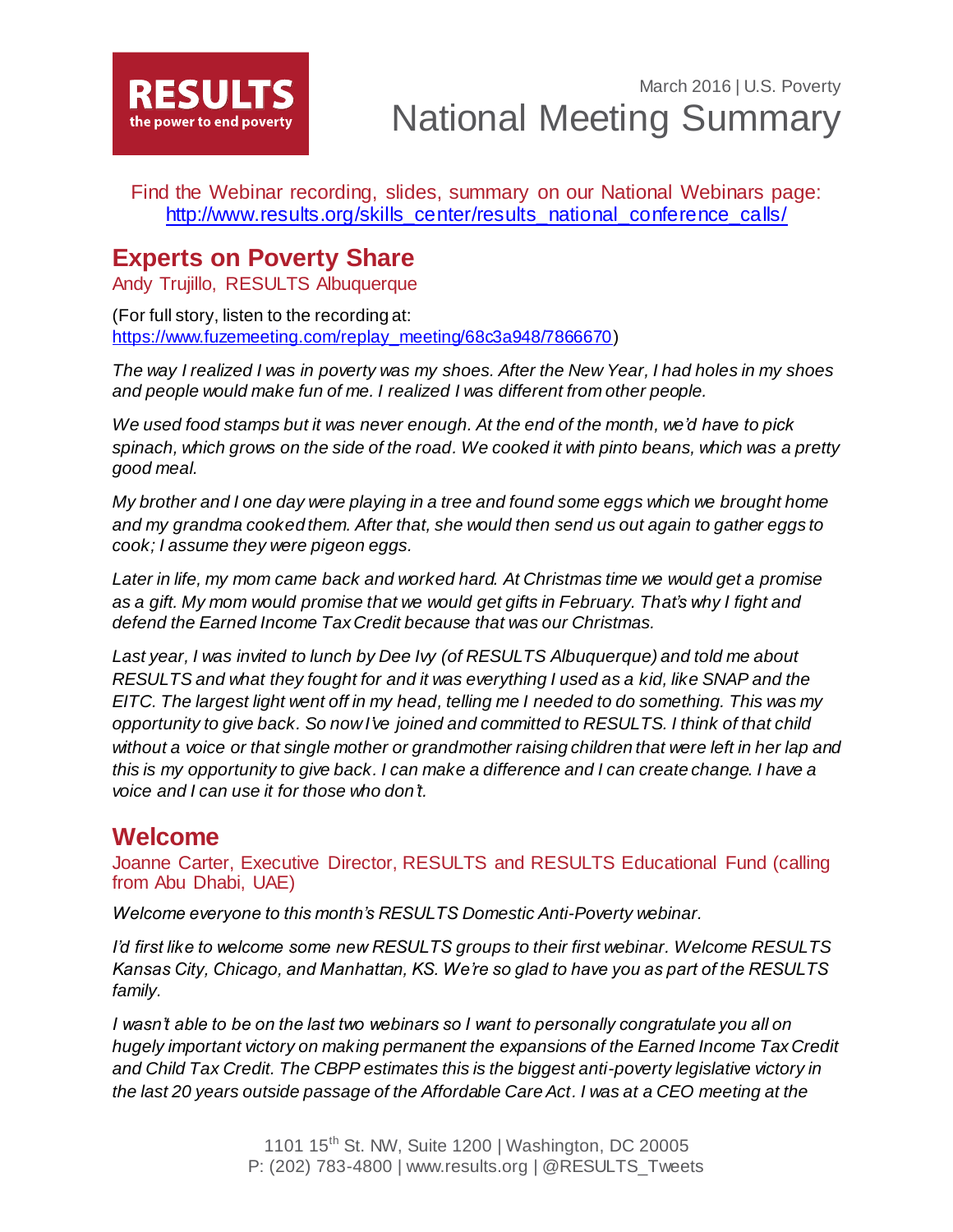*National Anti-Hunger conference two weeks ago and I was with Bob Greenstein head of CBPP and he acknowledged RESULTS and personally thanked me for the incredibly valuable role you all played in that success. (I also want to acknowledge several of our grassroots leaders who are Experts on Poverty for the excellent job they did at the National Anti-Hunger conference.)*

*We can use what we achieved on the EITC and CTC and the support and awareness we built, as a base for generating more momentum for policies that reduce poverty and increase economic mobility. Which is a great bridge to the next topic---*

*I want to take a few minutes to provide an overview of our 2016 U.S. Poverty Campaigns*

*At the start of 2014, RESULTS launched an overarching multi-year campaign focused on Creating Economic Mobility: Building Ladders out of Poverty. Our goal is to enact policies that:* 

- *1. Ensure that all Americans have the financial means to earn enough income to make ends meet,*
- *2. Stay on their feet while working to become financially independent, and*
- *3. Build the savings and assets to weather financial emergencies and save for the future.*

Last month, we had an in-person meeting of the RESULTS Board of Directors. First I just want *to say that the board was extremely impressed the success you had in generating media and FTF meetings to achieve that outcome on behalf of the EITC.* 

*The board approved our 2016 campaign proposal. This means we will continue to guild our multi-year Economic Mobility Campaign, focusing on Building Financial Stability and Combating Wealth Inequality. In evaluating our campaign strategies, we're going to put an particular emphasis on the drivers of the racial wealth gap as a root cause of poverty.* 

*And while there may not be many opportunities to move policies this election year, the possibility of tax reform in 2017 offers really critical opportunities to enact asset-building policies and address wealth inequality; along with an expansion of the EITC. So we need to set the stage and build support for that.* 

*As part of our Economic Mobility campaign, this month we'll build bipartisan momentum to expand the EITC for childless workers. By the time of the RESULTS International Conference (June 25-28), we'll include a second policy request that will focus on access to savings and wealth.* 

*We will also have a second, more targeted campaign this year: Building Political Momentum to End Hunger and Poverty in a Crucial Election Year. We'll be engaging with current members of Congress, Senate hopefuls, and some House candidates to protect and strengthen nutrition programs, especially the Supplemental Nutrition Assistance Program (SNAP, formerly food stamps). This is absolutely essential because SNAP is so effective in combatting both hunger and poverty, and there are real threats to SNAP that could show up this year or in 2017.* 

*Our agenda today includes:*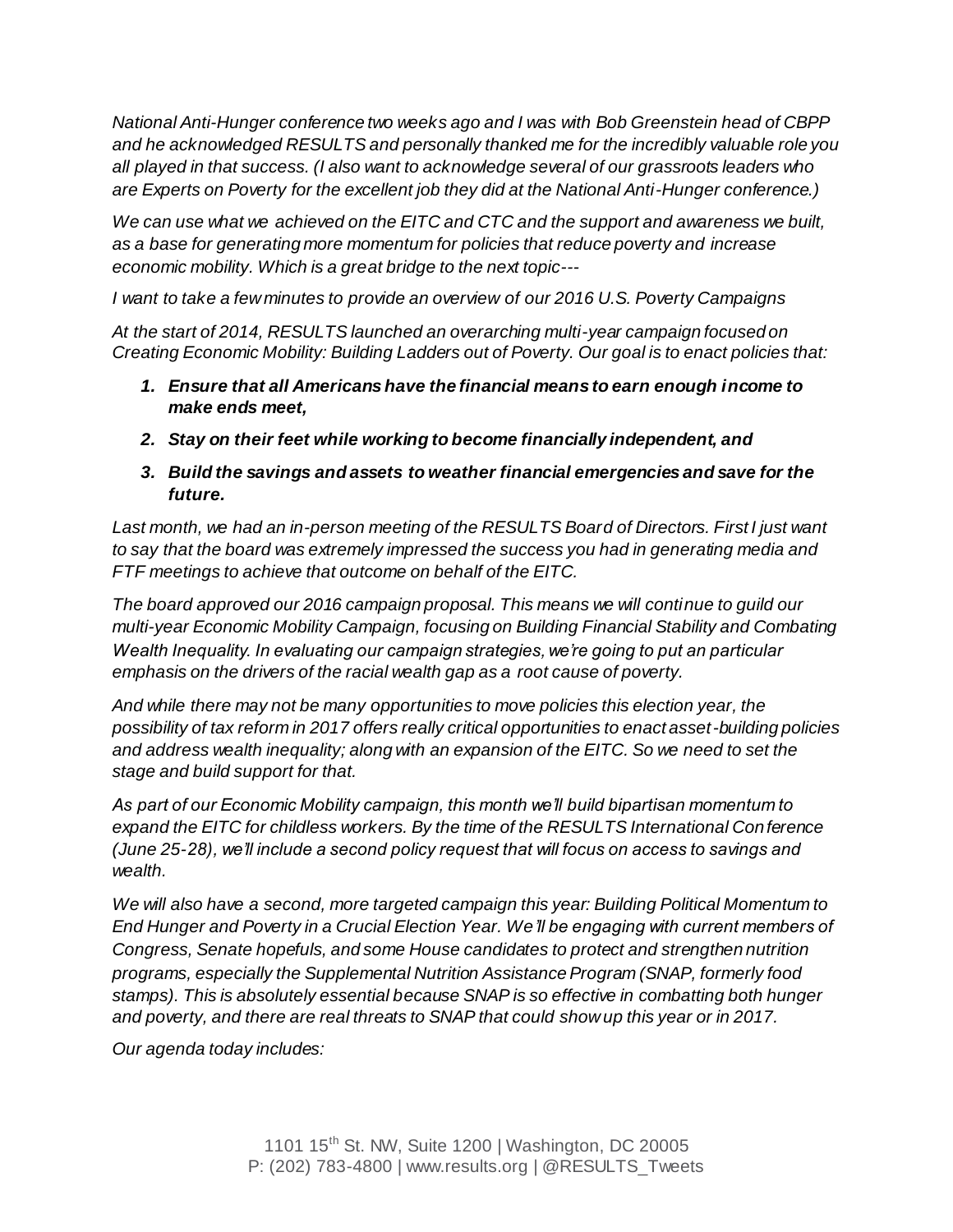- *A special guest--Patrick Hain of the Annie E. Casey Foundation—who will review their new work around the racial wealth gap and policies that can impact it. It's really valuable work that can help shape and inform our campaigns and national policies.*
- *Jos will give an overview of our Action this month*
- *And we'll hear shares from a number of you about the impressive work you're doing*

*I want to end by really urging you to attend the RESULTS 2016 international conference. This is such a critical year for setting the stage for 2017. We need you in DC to help create the momentum for a new agenda to end hunger and poverty in this country and enact policies that create real progress to reduce wealth inequality. Our special speakers will include Barbara Ehrenreich, our powerful Experts on Poverty, key Senate leaders. We will have our REAL Change young leaders fellowship so please help us identify young leaders to join us at this IC and for year-long leadership program. We've tried to keep the conference costs down and we are also raising some scholarship funds for those who want to attend the IC but are limited by the costs. We want you and need you with us in DC at the end of June because what we do this year will shape the trajectory of the next four years and the next decade.*

# **Guest Speaker – Patrick Hain, Program Associate at the Annie E. Casey Foundation**

Facilitated by Meredith Dodson, Director of U.S. Poverty Campaigns (Washington, DC)

### **Bio of Patrick Hain**

- Joined the Annie E. Casey Foundation in 2011
- Leads the Foundation's work on work and income supports
- Serves on the EITC Funders Network and Asset Funders Network Steering Committees
- Worked on AECF's new report Investing in Tomorrow: Helping Families Build Savings and Assets
- Prior to AECF, worked in Washington DC and Chicago, IL
- Focused on issues such as asset building, asset limits, and credit building
- Bachelor's degree from Eastern Michigan University
- Master's from Northwestern University

### **1. Tell us about the Annie E. Casey Foundation and the work you are doing around the issues of wealth inequality and the racial wealth gap?**

- First of all, thank you for work to make working family credits permanent
- AECF focused on helping America's kids have a brighter future (more: http://www.aecf.org/), work focused on:
	- o Get a job
	- o Keep a job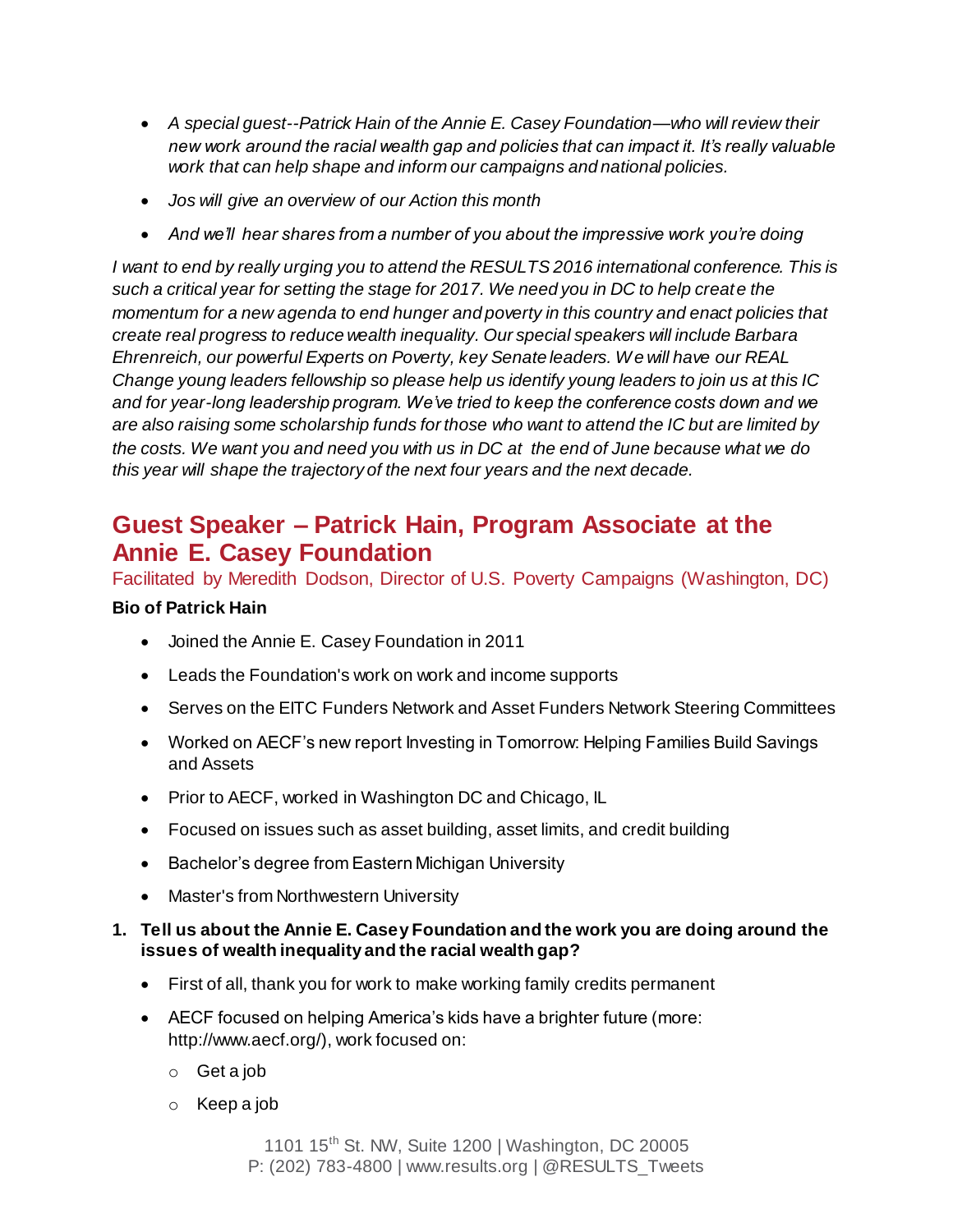- o Move ahead
- o Mantra: earn it, keep it, grow it
- Build and keep assets to manage family assets
	- o Why do assets matter?
		- Alleviate stress that would impact families, ex. car repair
		- Can hinder children's development
		- Strong correlation with indicators of child well-being, academic performance, selfesteem
		- Reduce teen pregnancy
		- 40% of Americans don't have \$400 of emergency savings
- We have opportunity to build assets and savings
- Especially important because of changing demographics
	- o Soon majority of children will be children of color
	- o Key for next generation
- **2. You have a new report out about policies that can help reduce the racial wealth gap. What did your research demonstrate?**
	- Report[: http://www.aecf.org/resources/investing-in-tomorrow-helping-families-build](http://www.aecf.org/resources/investing-in-tomorrow-helping-families-build-savings-and-assets/)[savings-and-assets/](http://www.aecf.org/resources/investing-in-tomorrow-helping-families-build-savings-and-assets/), focuses on 4 federal policies and 3 state policies. Hope for legislation that could move through Congress but wanted to present options.
	- Make MyRA more accessible. Allows workers without retirement account access via Treasury Bonds, Congress needs to make permanent.
		- $\circ$  more flexible, acts as a Roth Account so can remove for any emergencies, accessible for any American, need to make sure continues after this Administration
		- o More on MyRA as an emergency savings vehicle from New America: <https://www.newamerica.org/asset-building/myra-goes-national/>.
	- Expand HUD family self-sufficiency housing choice vouchers capture pay increases in escrow to help with down payment of home. Currently 7,000, could reach 3 million people – need uptake
	- Raise asset limits put in place now to put barrier for families. Ex. TANF if more than \$1,000 can't participate, forcing families to burn savings, Proposal: raise to \$12,000 (for family to live off of for 3months)
		- o SNAP: on federal level some interest but not movement, but states leading the way (OH and VA eliminated, CO raising the limits). Data shows that making families spend down elongates how long they are struggling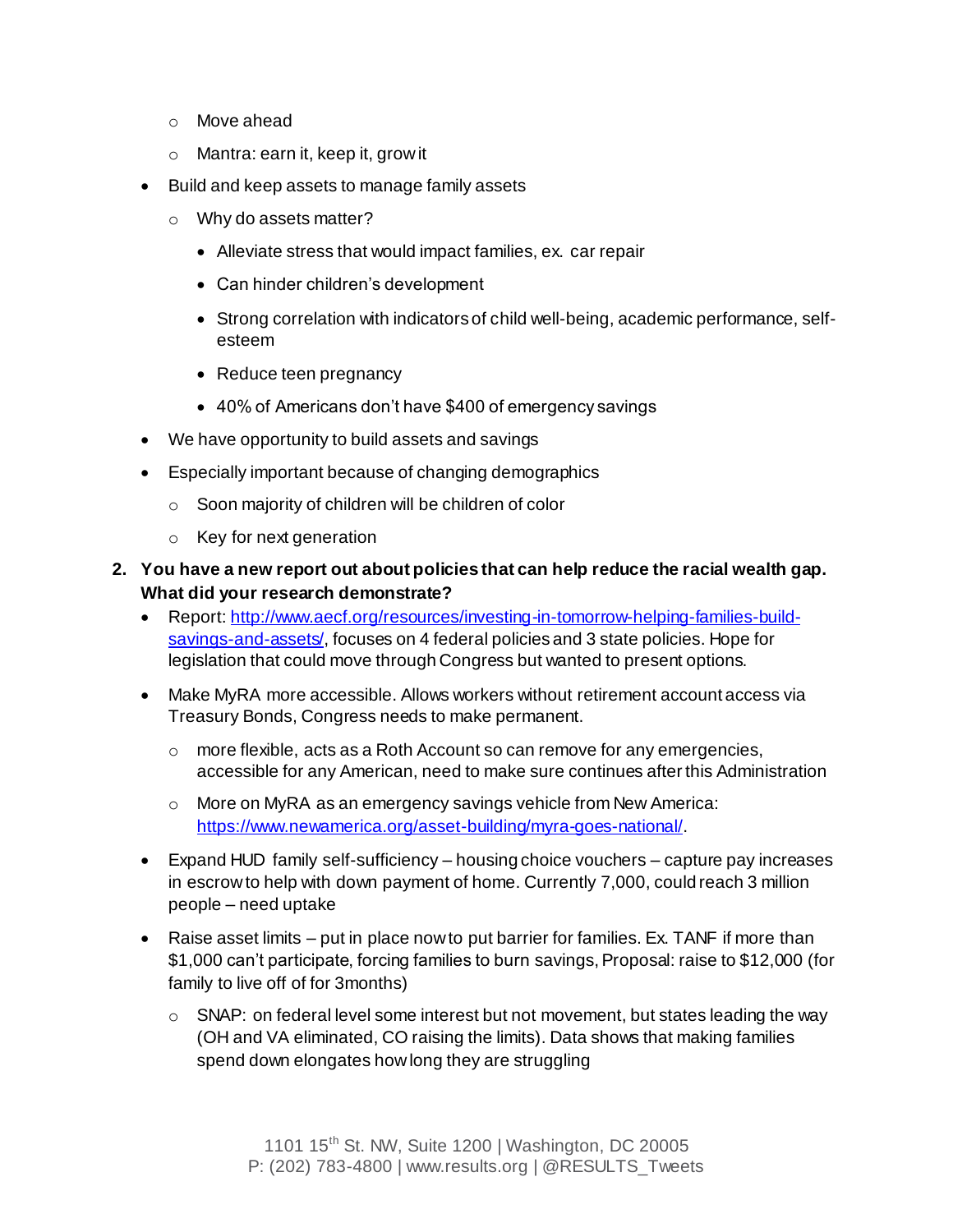- Children's Savings created when child born, seeded with federal funds, "baby bonds" allows program to grow over 18 years, compound interest and perhaps matching opportunities, plus additional savings.
	- $\circ$  Brandeis analysis: close racial wealth gap 20-80%, depending on amount of resources at beginning, continuation, and level of uptake.
	- o Bipartisan interest in legislation, House bill introduced in November: [http://cfed.org/blog/inclusiveeconomy/usaccounts\\_act\\_would\\_create\\_csas\\_for\\_all\\_ki](http://cfed.org/blog/inclusiveeconomy/usaccounts_act_would_create_csas_for_all_kids/index.html) [ds/index.html.](http://cfed.org/blog/inclusiveeconomy/usaccounts_act_would_create_csas_for_all_kids/index.html)
- 3. **Three Questions from RESULTS Volunteers in Salt Lake City, Columbus, and Detroit – answers embedded above.** 
	- For local support making sure families can connect to resources, reach out to Community Action and other financial counselors.

# **March Action**

### Jos Linn, Grassroots Manager for U.S. Poverty Campaigns

While we continue to educate ourselves on the racial wealth gap in the coming months, which if we learned anything from our book club discussions last month will require patience and persistence over the long haul, legislatively we are maintaining our focus on expanding economic mobility through the tax code. We all know how brilliantly you all did last year in securing a permanent extension of the EITC and CTC improvements. Now we want to harness that victory into expanding tax code benefits to those who being left behind.

As you can see in slide 8, the EITC is a tremendous program for families with children. Yet workers without children in the home, which can include non-custodial parents and low-income parents with adult children, receive a dramatically smaller EITC, less than 10 percent of what larger families get. As a result, this group is the only group taxed into or deeper into poverty. The Center on Budget and Policy Priorities estimates that this happens to 8 million people in the U.S. These are people who are working but instead of getting ahead, they are falling behind.

As experts on the importance of the EITC in promoting work and reducing poverty, you are in a unique position to help. That's why this month, we are making a strong push to educate lawmakers about this issue.

### **Set up face-to-face meetings for this month**

- House Recess: March 24 April 11; Senate Recess: March 21 April 1
- Meet with members of Congress to talk about building on last year's EITC/CTC success by expanding the EITC for childless workers
- Please take a copy of our 2016 U.S. Poverty Economic Mobility Request: http://www.results.org/uploads/files/2016 RESULTS Economic Mobility Congressional [\\_Requests.pdf](http://www.results.org/uploads/files/2016_RESULTS_Economic_Mobility_Congressional_Requests.pdf)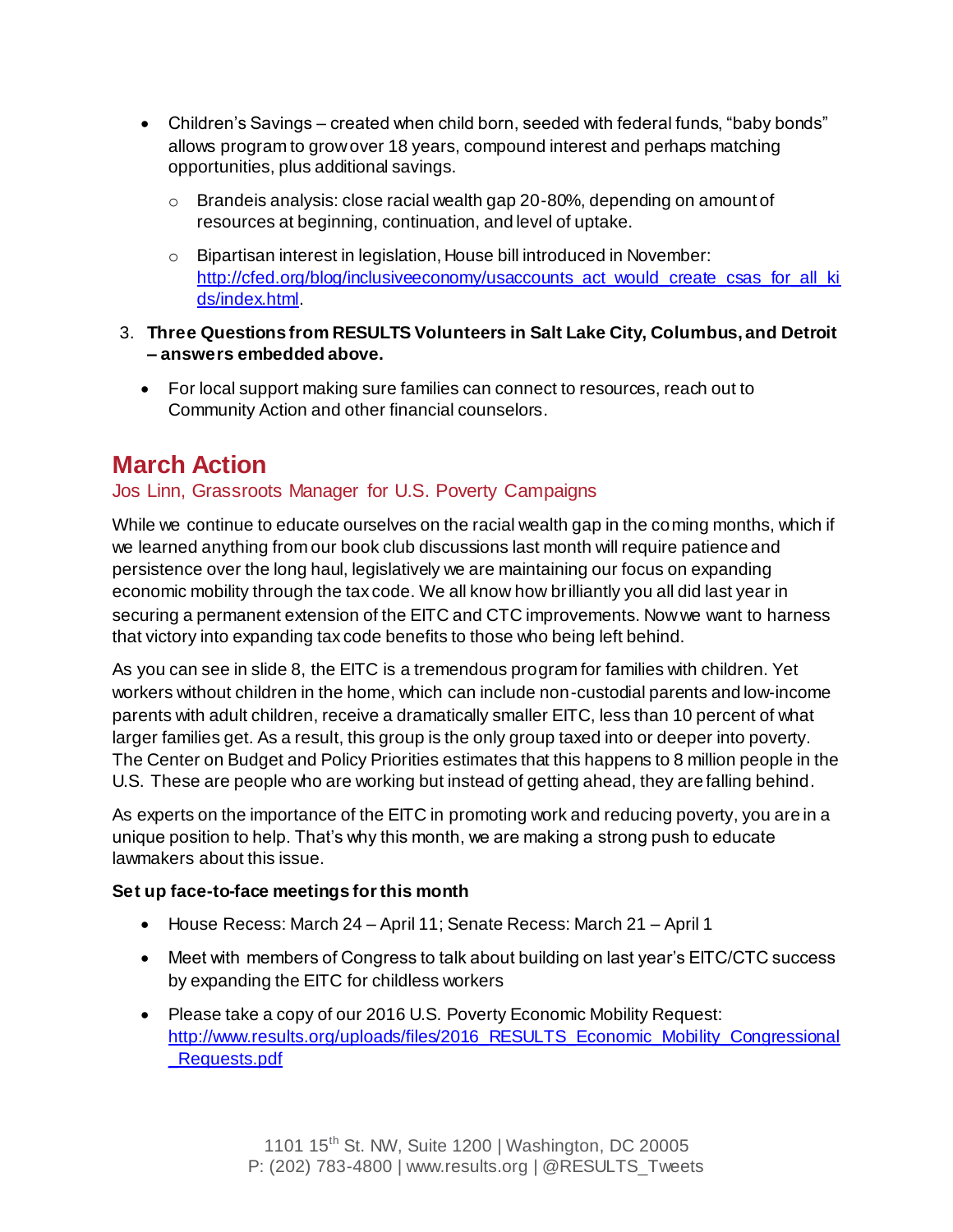- Once you get a meeting scheduled, please contact Meredith Dodson ASAP to set up a lobby prep call to get ready for your meeting
	- o dodson@results.org, (202) 783-7100, x.116
- After your meeting, please ill out the RESULTS Lobby Report Form: [www.tinyurl.com/RESLRF](http://www.tinyurl.com/RESLRF)

#### **Groups take a few minutes to talk with your group about the status of your House and Senate meeting requests**

- Assign people to make meeting requests or follow-up on existing requests
- Sample request: [http://capwiz.com/results/issues/alert/?alertid=7268106&MC\\_plugin=2201](http://capwiz.com/results/issues/alert/?alertid=7268106&MC_plugin=2201)

**March Action:** Lay the groundwork for your face-to-face meetings by writing letters to your representatives and senators about expanding the EITC for childless workers.

- 1. Introduce yourself as someone who cares about economic mobility in America and as a RESULTS volunteer.
- 2. Remind them that the Earned Income Tax Credit (EITC) and Child Tax Credit (CTC) support workers in low-wage jobs and lifted 9.8 million Americans out of poverty.
- 3. Share your concern that 8 million low-wage workers without children workers are taxed into or deeper into poverty.
- 4. Mention that House Speaker Ryan and President Obama have proposed to expand the EITC for low-wage workers.
- 5. Share that the Treasury Department estimates the Ryan/Obama EITC proposal would benefit 13.5 million Americans, including 1.5 million non-custodial parents, lift 500,000 hardworking Americans out of poverty, and reduce the depth of poverty for another 10.1 million.
- 6. Ask your members of Congress to work with key leaders, particularly House Speaker Paul Ryan and Ways and Means Committee Chairman Kevin Brady and Ranking Member Sander Levin or Senate Finance Committee Chairman Orrin Hatch and Ranking Member Ron Wyden, to move tax legislation that expands the EITC for childless workers this year.

To find contact information for members of Congress, visit our Elected Officials page at: http://capwiz.com/results/dbq/officials/. For other advocacy tips, check out our Activist Toolkit at: [http://www.results.org/skills\\_center/activist\\_toolkit/](http://www.results.org/skills_center/activist_toolkit/).

### **March Action Resources**

- March Action: [http://www.results.org/take\\_action/u.s.\\_poverty\\_laser\\_talk\\_protecting\\_eitc\\_and\\_ctc/](http://www.results.org/take_action/u.s._poverty_laser_talk_protecting_eitc_and_ctc/)
- New CBPP paper on EITC for childless workers[: http://www.cbpp.org/research/federal](http://www.cbpp.org/research/federal-tax/childless-adults-are-lone-group-taxed-into-poverty)[tax/childless-adults-are-lone-group-taxed-into-poverty](http://www.cbpp.org/research/federal-tax/childless-adults-are-lone-group-taxed-into-poverty)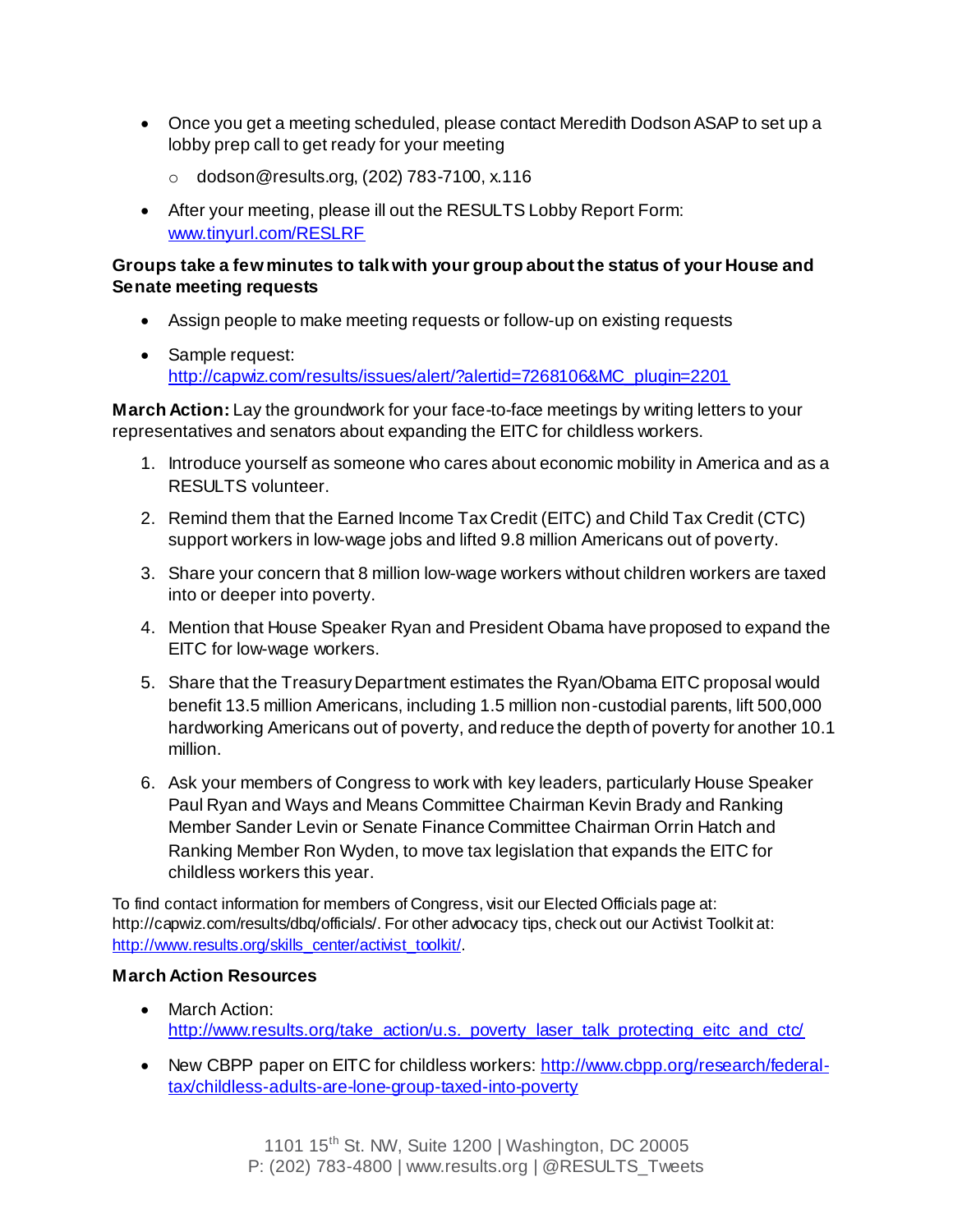- CBPP EITC State Fact Sheets[: http://www.cbpp.org/research/federal-tax/state-fact](http://www.cbpp.org/research/federal-tax/state-fact-sheets-the-earned-income-and-child-tax-credits)[sheets-the-earned-income-and-child-tax-credits](http://www.cbpp.org/research/federal-tax/state-fact-sheets-the-earned-income-and-child-tax-credits)
- EITC e-mail Action you can send to your Local Action Networks: [http://capwiz.com/results/issues/alert/?alertid=9823986&MC\\_plugin=2201](http://capwiz.com/results/issues/alert/?alertid=9823986&MC_plugin=2201)
- Use election coverage to generate media about the EITC: [http://capwiz.com/results/issues/alert/?alertid=59692501&MC\\_plugin=2201](http://capwiz.com/results/issues/alert/?alertid=59692501&MC_plugin=2201)
- RESULTS Blogpost with the video of the EITC Awareness Day event in DC: http://www.results.org/blog/build\_on\_eitc\_awareness\_day\_to\_push\_for\_expanding\_the [eitc/.](http://www.results.org/blog/build_on_eitc_awareness_day_to_push_for_expanding_the_eitc/)

# **Grassroots Shares**

### Jos Linn

#### **Welcome! let's first go to Kevin Pearson, group leader for the RESULTS Evansville group, who will share about his experience with the EITC.**

*Hello everyone, my name is Kevin Pearson and I am the group leader for the Evansville, Indiana chapter of RESULTS. Thank you Jos for allowing me to share my experience with the national audience today.*

*I am a single worker without children. And I am deeply in favor of having the EITC for childless workers increased.*

*Currently I work two part time jobs with a combined gross salary of less than \$20,000. One of the jobs is a seasonal position, so that I'm laid off about 4 months out of the year, which makes an already tight budget tighter.*

*I do receive the EITC when I file my federal return and because of the aforementioned lay off, my federal tax refund check is a much welcomed sight. Because of my single and childless status, I don't have many expenses other than basic living expenses, so that the EITC portion of my tax refund helps to pay the bills and any past due bills.*

*I wish that I could put some of my tax refund into a savings account or buy a car which would help me land a much better job, but the check isn't big enough to do anything like that.*

*Only if the EITC for a childless worker was increased or doubled to the level of a single parent would I then have the flexibility to accomplish such things.*

*So, I am heavily in favor of this increase, and as the group leader of RESULTS Evansville, I have a personal motivation to lobby the congressional representative in the district where I reside to talk to his colleagues on Capitol Hill about this matter.*

### **Now let's hear from Dee Ivy of RESULTS Albuquerque who will share how persistence paid off with a face-to-face meeting with their member of Congress.**

*Two years ago I became acquainted w/ Rep. Michelle Lujan Grisham's Dir. of Staffing when I called to make an appointment for our Lobby Day in D.C.. Mariana put me in touch w/the*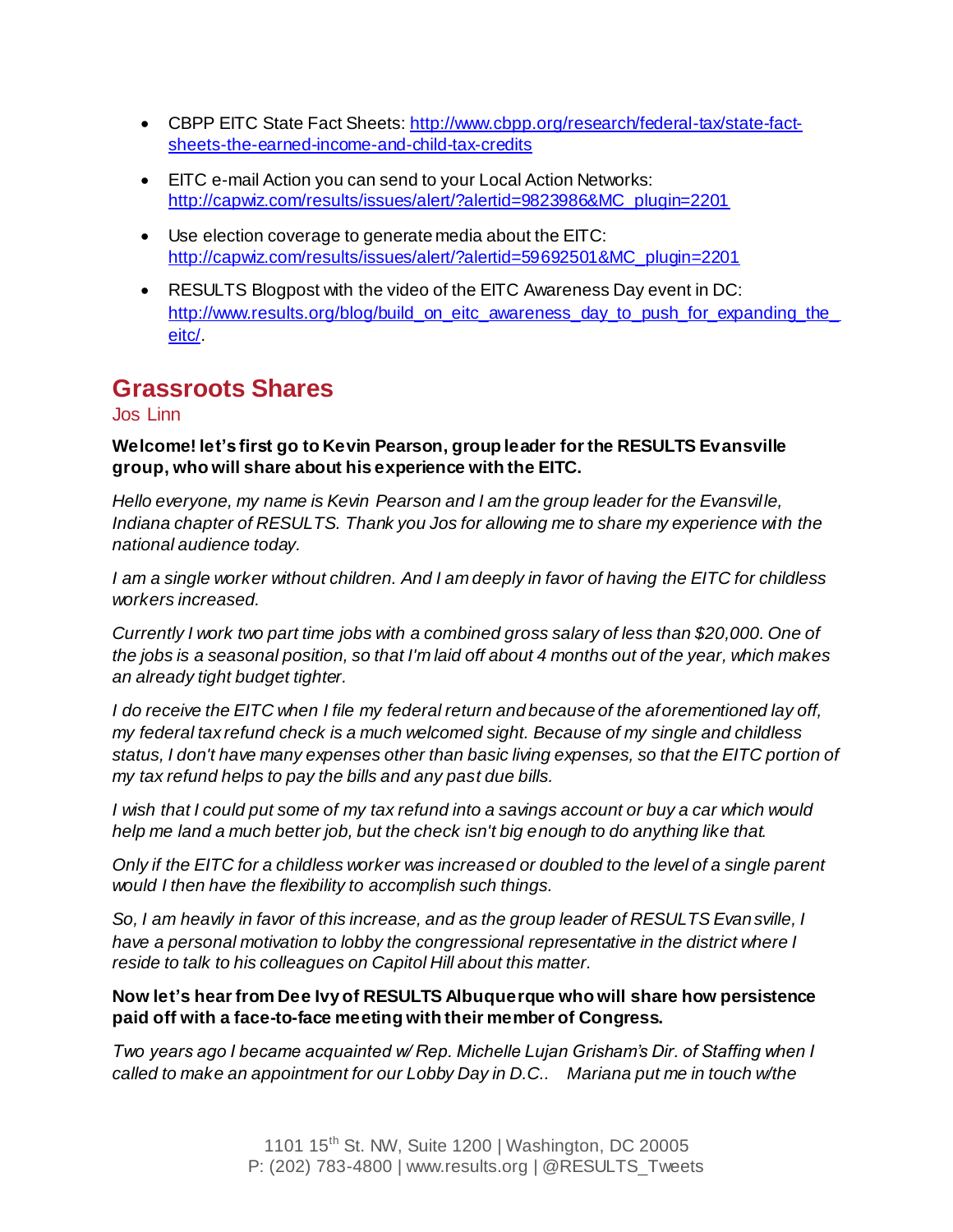*scheduler in the Washington office, but stayed in the email loop. Her calendar was booked so we met w/staff on that lobby day.*

*Last year it was once again my assignment to get a face to face w/Rep. Lujan Grisham and her calendar was full so we first met w/Mariana here in NM. I made a direct request for the Rep. to co-sponsor the house bill for expansion of the EITC & CTC at that meeting and was assured the message would be conveyed.* 

*After 4 months Rep. Grisham had not signed onto the bill, the RESULTS Int'l Conf. date was approaching so I called Mariana and said we were seeking a mtg. w/the Rep. while we were in Washington and would be asking her why she hadn't signed onto the bill. WALLA – 2 weeks later she co-signed!* 

*A month ago I called Mariana Padilla again to request a meeting w/the Rep. while she was home. While Mariana is always responsive and polite - I sometimes think she dreads my calls or emails- she knows I'm not going away!* 

#### *Mariana's email:*

Hello Dee, I will work to get a meeting set up as soon as possible however the Congresswoman's schedule is pretty full for several weeks. I am looping in Stephanie Kean with our office who is available to meet with you in the interim if you are interested. Mariana

#### *MY REPLY*

Thanks so much Mariana. Let's try for that meeting with Rep. Lujan Grisham as we REALLY want to share some information with her as well as strategize about some VERY IMPORTANT STUFF! Hopefully we can meet Stephanie Kean at that meeting also.

Keep me abreast of how things are going.

*Low and behold – two weeks later Stephanie called and said they had booked an appointment with the Rep. This was another great lesson for me on how PERSISTENCE CAN – SOMETIMES - PAY OFF!*

*Three of us met with the Rep. yesterday and after Andy did such a good job on explaining the need for and benefits of expanding the EITC to workers w/o children in the home – she has agreed to support this expansion.*

*Ed Plunckett presented information on the racial income gap and while she was somewhat familiar with some of this data – I felt she was really engaged as Ed reviewed some of the graphs he had brought for her.*

*I presented information on the Racial Wealth Gap and how devastating that is particularly for our state which is 61% minority.*

*I feel confident that our Rep. will keep her eyes and ears open for ways to address the critical issues that we discussed w/us. And I felt she was sincerely appreciative of the RESULTS efforts, as she said she was, to help educate and disseminate the dire situation of these racial income and wealth gaps in our nation.* 

#### **Ginnie Vogts, RESULTS Columbus volunteer**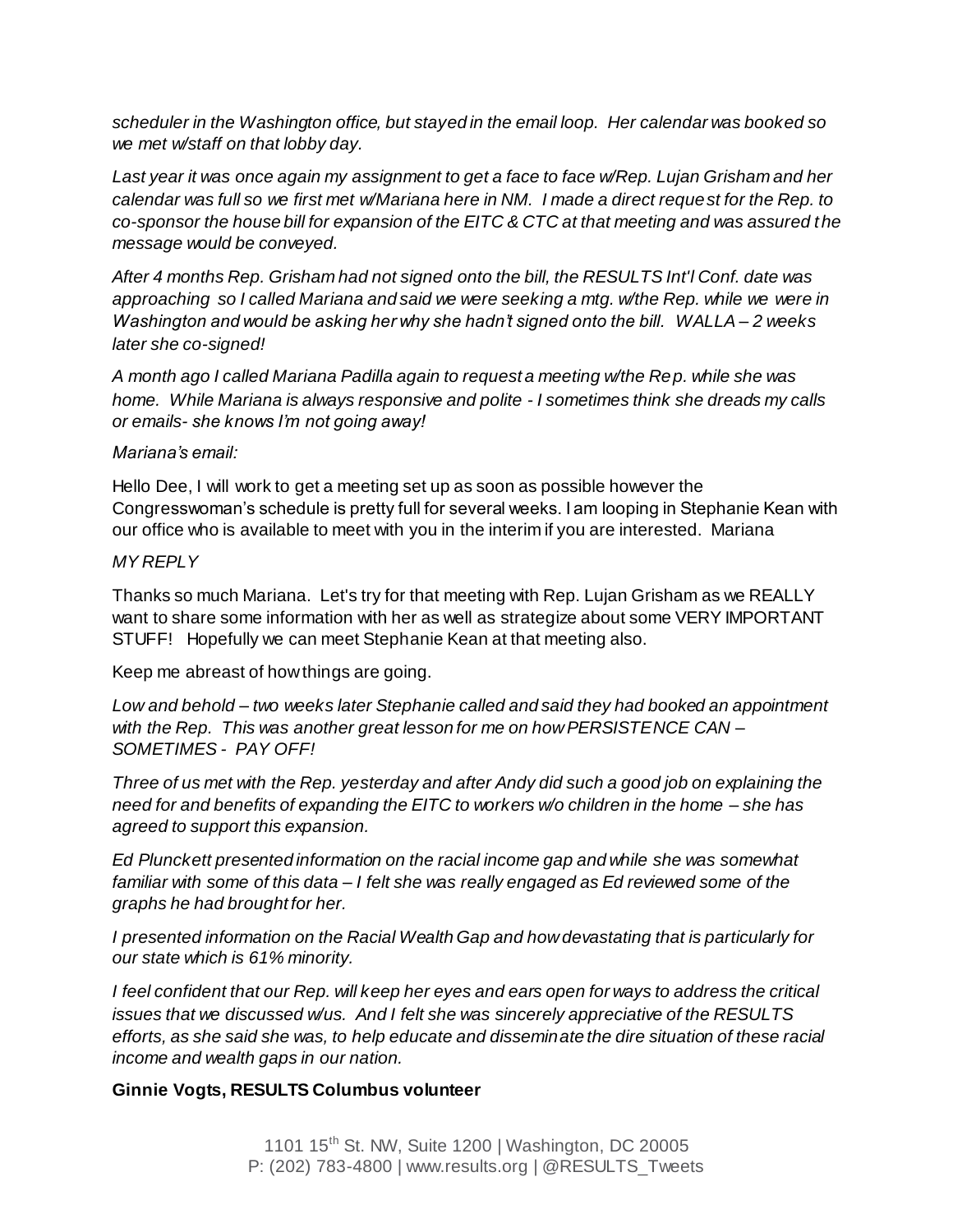*Hello Everyone, I've been in RESULTS for about 17 years and initially didn't realize the importance of the International Conference. No one spoke to me directly about it and I just didn't make time in my schedule to go. After a few years I finally got around to it and a whole new world of RESULTS opened up to me. For one thing, I grasped the full scope of RESULTS which you cannot see simply from your group experience. Then there was the understanding of our international reach and standing in the world of advocacy and justice seekers. I was also exposed to our awesome global work which was less familiar to me. What RESULTS has accomplished both at home and abroad is truly astounding and seeing us all together lifting up our successes makes me appreciate both the model of advocacy and the individuals who are so dedicated.* 

*Each year I seem to enjoy the International Conference more. I've gotten to know people from other cities whom I see year after year. I see the staff who we rely on so much and who have become good friends. The keynote speakers are always world class and the workshops are informative and stimulating. For instance, I am excited to see Barbara Ehrenreich speak at this year's Conference. She has such a deep understanding and passionate voice for those living in poverty. I know she's going to be inspiring to hear. And of course, Lobby Day is very exciting. No matter how many times I lobby, I'm always nervous in the beginning and confident by midday. We get many compliments even from staff and Members of Congress who don't always support our campaigns. They are always amazed that we are volunteers doing this on our own time and paying our way. I think my favorite was when a staffer said, "You sure don't look like paid lobbyists". We took that as a positive. But best of all is the coming together as a body to take our message that we have been building and refining to Capitol Hill.* 

*Also, the infusion of young advocates through the Real Change Fellowship Program has added zest to the conference and to RESULTS overall. We are so glad to be able to share our knowledge with younger folks who are passionate and committed. Seeing the fresh new faces each year is an added bonus and I am thrilled that it has continued. If you know young people who'd like to participate, invite them to apply for this year's Fellowship.*

*So will you be joining me in DC this June 25-28 for the RESULTS International Conference? I've already registered. I hope you will too. Remember, if you register before April 30, the low early bird rate for RESULTS volunteers is only \$125. Just go t[o www.resultsconference.org](http://www.resultsconference.org/) and register today.* 

*If you are on the fence please let me push you over and assure you that you won't regret it one bit. There are multiple reasons to come but the best one in my opinion is that you get to see how smart, diverse, effective, innovative and powerful RESULTS volunteers are. The International Conference completes the equation of the RESULTS experience. Once you've been to it a light goes on and you truly understand the value of the work we are doing together. Hope to see you in DC this summer.*

### **Announcements**

### Jeff Brown, RESULTS Kansas City volunteer

Hi, my name is Jeff Brown and I am the co-group leader of the new RESULTS Kansas City group. I am pleased to close out the call today with a few important announcements.